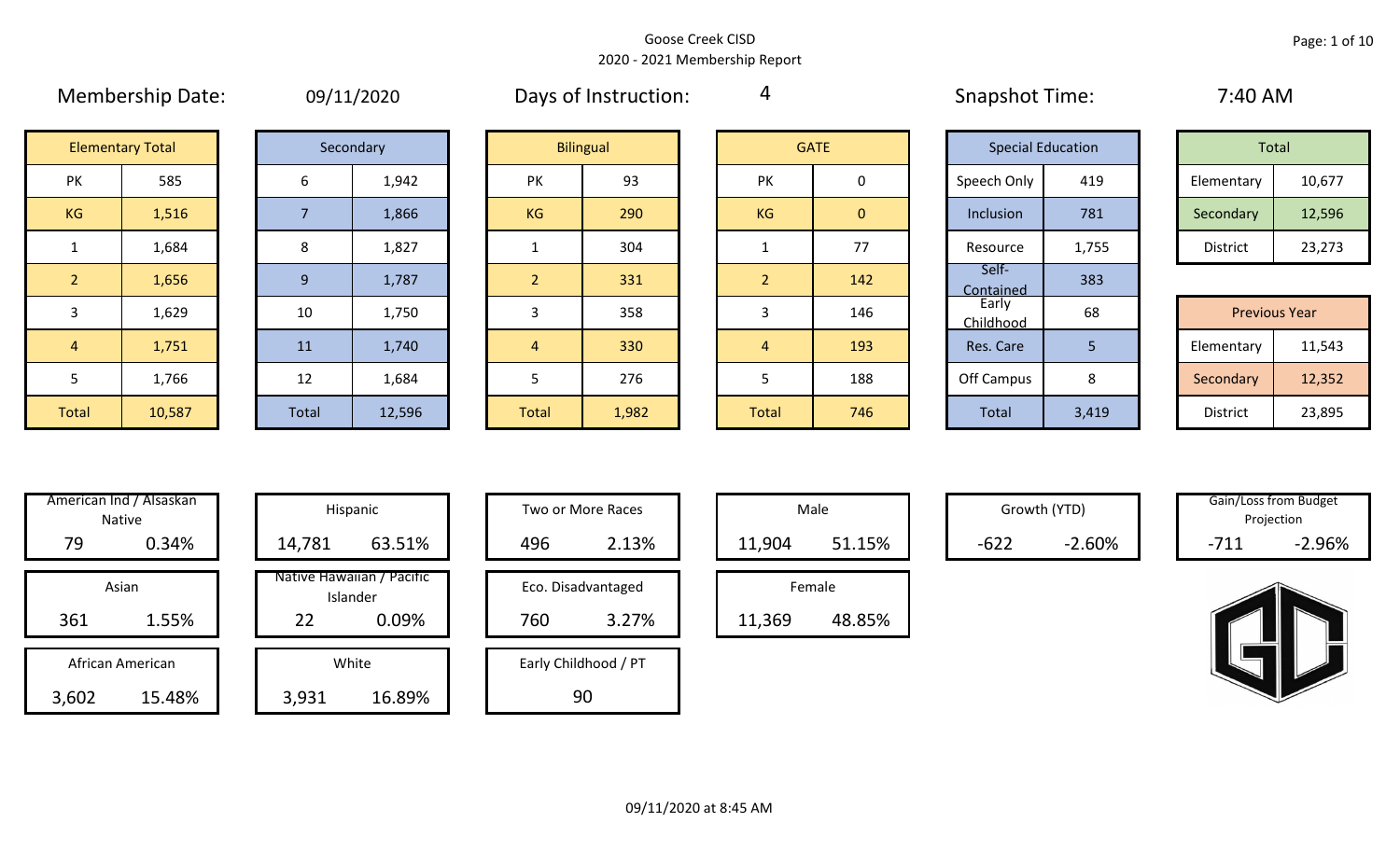|                 | 09/11/2020             | <b>PK</b>      |              |                | KG             |                |                |       | $\overline{2}$ |                |              | 3              |                         |              | 4              |                         |                | 5              |              |       | Campus Totals  | Early    | Spec. | Total | 19-20 | $20 - 21$  |          |
|-----------------|------------------------|----------------|--------------|----------------|----------------|----------------|----------------|-------|----------------|----------------|--------------|----------------|-------------------------|--------------|----------------|-------------------------|----------------|----------------|--------------|-------|----------------|----------|-------|-------|-------|------------|----------|
| Date            |                        | GenEd BilEd    |              | GenEd BilEd    |                | GenEd          | <b>BilEd</b>   | GenEd | <b>BilEd</b>   |                | Total GenEd  | <b>BilEd</b>   |                         | Total GenEd  | <b>BilEd</b>   | <b>Total</b>            | GenEd          | <b>BilEd</b>   | <b>Total</b> | GenEd | <b>BilEd</b>   | Child    | Prog  |       |       | Projection | Capacity |
|                 | Teachers               | 2              | 1            | 4              | 2              | 4              | $\overline{2}$ | 4     | $\overline{2}$ | 6              | 4            | 2              | 6                       |              | 2              | 6                       |                | 1              | 5.           | 26    | 12             |          |       |       |       |            |          |
| Alamo           | Students               | 21             | 10           | 69             | 24             | 79             | 24             | 76    | 24             | 100            | 92           | 20             | 112                     | 83           | 23             | 106                     | 86             | 16             | 102          | 506   | 141            | 0        | 47    | 694   | 771   | 773        | 850      |
|                 | <b>Available Seats</b> | 23             | 12           | 19             | 20             | 9              | 20             | 12    | 20             | 32             | -4           | 24             | 20                      | 5            | 21             | 26                      | 14             | 9              | 23           |       |                |          |       |       |       |            |          |
|                 | <b>Teachers</b>        | $2^{\circ}$    | 1            | $\overline{3}$ | $\overline{2}$ | $\overline{3}$ | $\overline{2}$ | 3     | $\overline{2}$ | 5              | 3            | $\overline{2}$ | 5                       | $\mathbf{3}$ | 2              | 5                       | $\overline{3}$ | $\overline{2}$ | 5            | 20    | 13             |          |       |       |       |            |          |
| Ashbel<br>Smith | Students               | 44             | 0            | 50             | 19             | 66             | 30             | 59    | 29             | 88             | 66           | 32             | 98                      | 72           | 26             | 98                      | 64             | 35             | 99           | 421   | 171            | $\Omega$ | 34    | 626   | 708   | 660        | 924      |
|                 | <b>Available Seats</b> | $\mathbf{0}$   | 22           | 16             | 25             | $\mathbf{0}$   | 14             | 7     | 15             | 22             | $\mathbf{0}$ | 12             | 12                      | -6           | 18             | 12                      | 11             | 15             | 26           |       |                |          |       |       |       |            |          |
|                 | Teachers               | 1              | 1            | 4              | 2              | 4              | $\overline{2}$ | 4     | $\overline{2}$ | 6              | 4            | $\overline{2}$ | 6                       | 5            | $\overline{2}$ | $\overline{\mathbf{z}}$ | 4              | 1              | 5            | 26    | 12             |          |       |       |       |            |          |
| Austin          | Students               | 21             | 7            | 70             | 29             | 78             | 29             | 88    | 28             | 116            | 72           | 35             | 107                     | 105          | 39             | 144                     | 89             | 35             | 124          | 523   | 202            | 0        | 10    | 735   | 766   | 772        | 814      |
|                 | <b>Available Seats</b> | 1              | 15           | 18             | 15             | 10             | 15             | 0     | 16             | 16             | 16           | 9              | 25                      | 5            | 5              | 10                      | 11             | $-10$          | 1            |       |                |          |       |       |       |            |          |
|                 | <b>Teachers</b>        | $\overline{2}$ | 1            | 5              | $\overline{2}$ | 5              | $\overline{2}$ | 5     | 1              | 6              | 4            | $\overline{2}$ | 6                       | 6            | -1             | $\overline{7}$          | 5              | 1              | 6            | 32    | 10             |          |       |       |       |            |          |
| Banuelos        | Students               | 37             | 8            | 101            | 23             | 107            | 29             | 104   | 18             | 122            | 94           | 24             | 118                     | 120          | 18             | 138                     | 108            | 18             | 126          | 671   |                | 0        | 9     | 818   | 888   | 833        | 850      |
|                 | <b>Available Seats</b> | $\overline{7}$ | 14           | 9              | 21             | $\overline{3}$ | 15             | 6     | 4              | 10             | -6           | 20             | 14                      | 12           | $\overline{4}$ | 16                      | 17             | $\overline{7}$ | 24           |       | 138            |          |       |       |       |            |          |
|                 | Teachers               | $\overline{2}$ | $\mathbf{1}$ | 5              | $\mathbf{1}$   | 5              | $\mathbf{1}$   | 4     | $\mathbf{1}$   | 5              | 5            | $\overline{2}$ | $\overline{\mathbf{z}}$ | 5            | $\overline{2}$ | 7                       | 5              | $\mathbf{1}$   | 6            | 31    | 9              |          |       |       |       |            |          |
| Bowie           | Students               | 39             | 0            | 87             | 16             | 91             | 23             | 87    | 20             | 107            | 92           | 24             | 116                     | 101          | 21             | 122                     | 114            | 9              | 123          | 611   |                |          | 28    | 753   | 824   | 783        | 880      |
|                 | <b>Available Seats</b> | 5              | 22           | 23             | 6              | 19             | $-1$           | 1     | $\overline{2}$ | 3              | 18           | 20             | 38                      | 9            | 23             | 32                      | 11             | 16             | 27           |       | 113            |          |       |       |       |            |          |
|                 | Teachers               | $\overline{2}$ | 1            | 3              | $\overline{2}$ | 4              | $\overline{2}$ | 4     | 1              | 5              | 4            |                | 5                       | 4            | 1              | 5                       | 4              | $\overline{2}$ | 6            | 25    | 10             |          |       |       |       |            |          |
| Carver          | Students               | 30             | 0            | 70             | 23             | 81             | 40             | 72    | 24             | 96             | 83           | 27             | 110                     | 73           | 19             | 92                      | 83             | 30             | 113          | 492   | 163            | 0        | 16    | 671   | 720   | 723        | 836      |
|                 | <b>Available Seats</b> | 14             | 22           | $-4$           | 21             | 7              | 4              | 16    | $-2$           | $\Omega$       | 5            | $-5$           | $\mathbf 0$             | 15           | $\overline{3}$ | 18                      | 17             | 20             | 37           |       |                |          |       |       |       |            |          |
|                 | Teachers               | $\overline{2}$ | 1            | 5              | $\mathbf 0$    | 6              | 0              | 6     | 0              | 6              | 5.           | 0              | 5                       | 6            | 0              | 6                       | 5              | $\mathbf 0$    | 5            | 35    | 1              |          |       |       |       |            |          |
| Clark           | Students               | 24             | 8            | 92             | 0              | 112            | $\mathbf{0}$   | 110   | 0              | 110            | 87           | 0              | 87                      | 122          | 0              | 122                     | 129            | 0              | 129          | 676   | 8              |          | 26    | 711   | 711   | 708        | 850      |
|                 | <b>Available Seats</b> | 20             | 14           | 18             | 0              | 20             | 0              | 22    | $\mathbf 0$    | 22             | 23           | 0              | 23                      | 10           | $\mathbf{0}$   | 10                      | $-4$           | $\mathbf 0$    | $-4$         |       |                |          |       |       |       |            |          |
|                 | Teachers               | $\mathbf{1}$   | 1            | 4              | $\overline{2}$ | $\overline{3}$ | $\overline{2}$ | 5     | $\overline{2}$ | $\overline{7}$ | 4            |                | 5                       | 4            | $\mathbf{1}$   | 5                       | 5              | 1              | 6            | 26    | 10             |          |       |       |       |            |          |
| Crockett        | Students               | 26             | 0            | 78             | 30             | 64             | 22             | 82    | 26             | 108            | 69           | 14             | 83                      | 78           | 23             | 101                     | 98             | 23             | 121          | 495   |                | 0        | 11    | 644   | 697   | 695        | 638      |
|                 | <b>Available Seats</b> | $-4$           | 22           | 10             | 14             | $\overline{2}$ | 22             | 28    | 18             | 46             | 19           | 8              | 27                      | 10           | $-1$           | 9                       | 27             | $\overline{2}$ | 29           |       | 138            |          |       |       |       |            |          |
|                 | Teachers               | $\overline{2}$ | $\mathbf{1}$ | 4              | 1              | 4              | $\mathbf{1}$   | 4     | 1              | 5              | 4            | 1              | 5                       | 5            | $\mathbf{1}$   | 6                       | 4              | $\mathbf{1}$   | 5.           | 27    | $\overline{7}$ |          |       |       |       |            |          |
| DeZavala        | Students               | 40             | 0            | 78             | 14             | 75             | 20             | 79    | 13             | 92             | 79           | 21             | 100                     | 95           | 18             | 113                     | 86             | 12             | 98           | 532   | 98             | 0        | 2     | 632   | 676   | 670        | 924      |
|                 | <b>Available Seats</b> | 4              | 22           | 10             | 8              | 13             | $\overline{2}$ | 9     | 9              | 18             | 9            |                | 10                      | 15           | 4              | 19                      | 14             | 13             | 27           |       |                |          |       |       |       |            |          |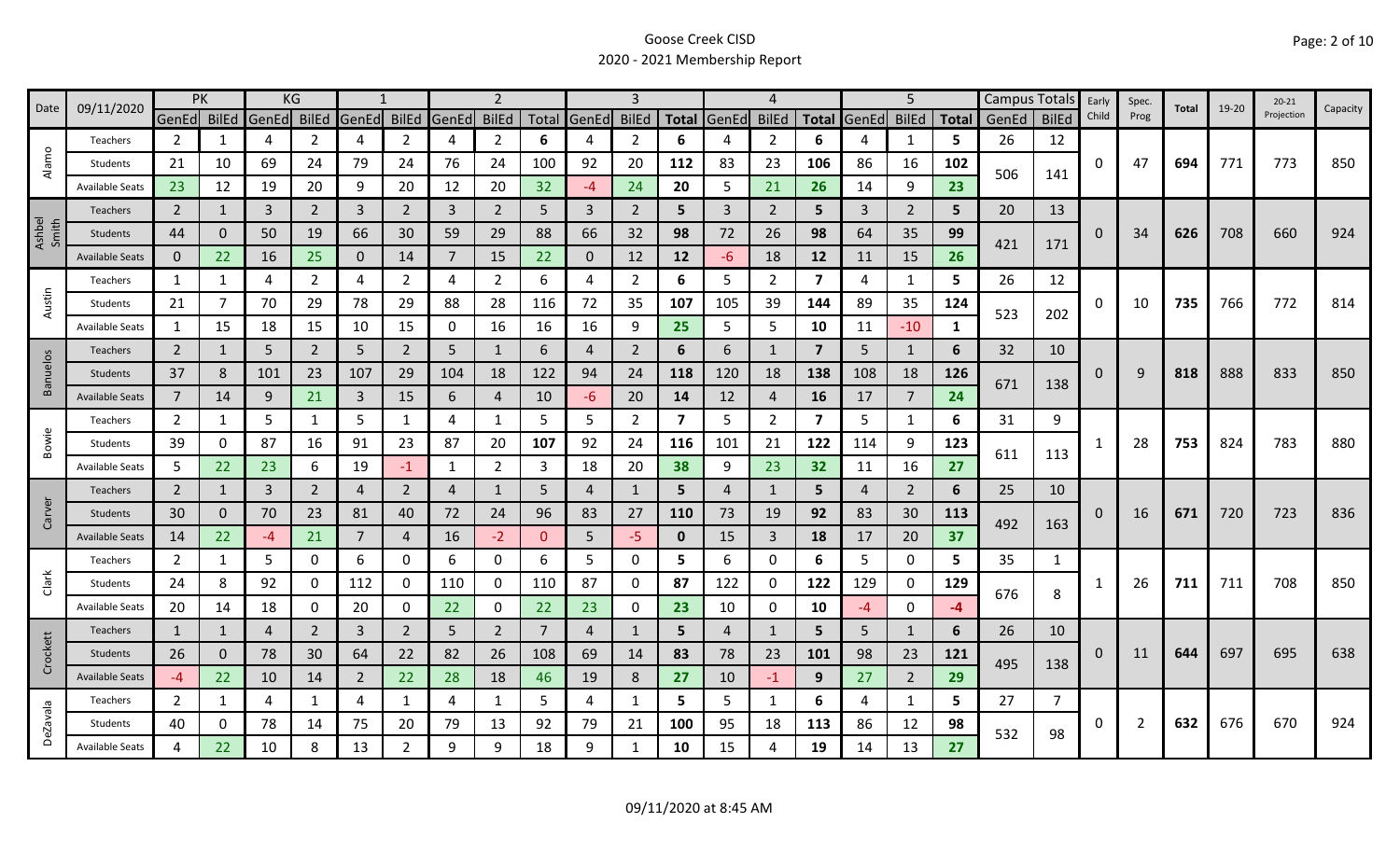|                    | 09/11/2020             |                | PK             |                | ΚG             |                |                |                |                |      |                | 3              |              |       |                |              |       | 5              |              | <b>Campus Totals</b> |              | Early    | Spec.    | Total         | 19-20 | $20 - 21$  | Capacity |
|--------------------|------------------------|----------------|----------------|----------------|----------------|----------------|----------------|----------------|----------------|------|----------------|----------------|--------------|-------|----------------|--------------|-------|----------------|--------------|----------------------|--------------|----------|----------|---------------|-------|------------|----------|
| Date               |                        | GenEd BilEd    |                | GenEd          | <b>BilEd</b>   | GenEd          | <b>BilEd</b>   | GenEd          | <b>BilEd</b>   |      | Total GenEd    | <b>BilEd</b>   | <b>Total</b> | GenEd | <b>BilEd</b>   | <b>Total</b> | GenEd | <b>BilEd</b>   | <b>Total</b> | GenEd                | <b>BilEd</b> | Child    | Prog     |               |       | Projection |          |
|                    | Teachers               | 2              |                | 4              | 2              | $\overline{4}$ | 2              | 4              | 2              | 6    | 3              | 2              | 5            |       | $\overline{2}$ | 6            | 4     | 1              | 5            | 25                   | 12           |          |          |               |       |            |          |
| Harlem             | <b>Students</b>        | 28             | 9              | 81             | 24             | 74             | 46             | 78             | 21             | 99   | 59             | 15             | 74           | 85    | 22             | 107          | 86    | 19             | 105          | 491                  | 156          | -1       | 25       | 673           | 693   | 707        | 814      |
|                    | <b>Available Seats</b> | 16             | 13             | $\overline{7}$ | 20             | 14             | $-2$           | 10             | 23             | 33   | $\overline{7}$ | 29             | 36           | 3     | 22             | 25           | 14    | 6              | 20           |                      |              |          |          |               |       |            |          |
| 画                  | Teachers               |                |                |                |                |                |                |                | $\overline{2}$ | 9    | $\overline{7}$ | $\overline{2}$ | 9            |       | $\overline{2}$ | 9            |       | 2              | 9            | 28                   | 8            |          |          |               |       |            |          |
| Highlands          | Students               |                |                |                |                |                |                | 144            | 39             | 183  | 141            | 40             | 181          | 151   | 37             | 188          | 154   | 38             | 192          | 590                  | 154          | 0        | 13       | 757           | 810   | 756        | 814      |
|                    | <b>Available Seats</b> |                |                |                |                |                |                | 10             | 5              | 15   | 13             |                | 17           |       |                | 10           | 21    | 12             | 33           |                      |              |          |          |               |       |            |          |
|                    | Teachers               | 4              | $\overline{2}$ | 8              | $\overline{2}$ | $\overline{7}$ | $\overline{2}$ |                |                |      |                |                |              |       |                |              |       |                |              | 19                   | 6            |          |          |               |       |            |          |
| Hopper             | <b>Students</b>        | 56             | 21             | 144            | 31             | 141            | 33             |                |                |      |                |                |              |       |                |              |       |                |              |                      |              |          |          | 434           | 502   | 467        | 462      |
|                    | <b>Available Seats</b> | 32             | 23             | 32             | 13             | 13             | 11             |                |                |      |                |                |              |       |                |              |       |                |              | 341                  | 85           |          |          |               |       |            |          |
|                    | Teachers               | $\overline{2}$ | 1              | 4              | $\overline{2}$ | 4              | $\overline{2}$ | 4              | 2              | 6    | 3              | 2              | 5.           | 3     | 2              | 5            | 3     | $\overline{2}$ | 5.           | 23                   | 13           |          |          |               |       |            |          |
| Lamar              | Students               | 27             | 13             | 49             | 16             | 71             | 32             | 73             | 26             | 99   | 74             | 28             | 102          | 56    | 29             | 85           | 77    | 17             | 94           |                      |              | 0        | 14       | 602           | 671   | 676        | 858      |
|                    | <b>Available Seats</b> | 17             | 9              | 39             | 28             | 17             | 12             | 15             | 18             | 33   | -8             | 16             | 8            | 10    | 15             | 25           | $-2$  | 33             | 31           | 427                  | 161          |          |          |               |       |            |          |
|                    | Teachers               | 1              | 1              | 2              |                | 2              | 1              | $\overline{2}$ | 1              | 3    | 2              | 2              | 4            | 2     | 2              | 4            | 2     | 1              | 3            | 13                   | 9            |          |          |               |       |            |          |
| Jacinto            | <b>Students</b>        | 25             | 6              | 36             | 12             | 41             | 21             | 38             | 16             | 54   | 39             | 24             | 63           | 33    | 28             | 61           | 38    | 21             | 59           |                      |              | $\Omega$ | $\Omega$ | 378           | 441   | 417        | 528      |
| San                | <b>Available Seats</b> | -3             | 16             | 8              | 10             | 3              | 1              | 6              | 6              | 12   | 5              | 20             | 25           | 11    | 16             | 27           | 12    | 4              | <b>16</b>    | 250                  | 128          |          |          |               |       |            |          |
|                    | Teachers               | 2.0            | 1              | 5              |                | 6              | 1              | 5              | $\overline{2}$ |      | 5              | 2              | 7            | 5     | 1              | 6            | 5     | $\mathbf{1}$   | 6            | 33                   | 9            |          |          |               |       |            |          |
| Travis             | <b>Students</b>        | 56             | 0              | 97             | 13             | 112            | 18             | 116            | 22             | 138  | 117            | 24             | 141          | 110   | 22             | 132          | 108   | 13             | 121          |                      |              | 0        | 13       | 841           | 896   | 854        | 880      |
|                    | <b>Available Seats</b> | $-12$          | 22             | 13             | 9              | 20             | 4              | -6             | 22             | 16   | $-7$           | 20             | 13           | 0     | $\mathbf 0$    | 0            | 17    | 12             | 29           | 716                  | 112          |          |          |               |       |            |          |
|                    | Teachers               | $\overline{2}$ |                | 5              |                | 4              |                | 5              |                | 6    | 5              |                | 6            | 5     | 1              | 6            | 5     | 1              | 6            | 31                   | 7            |          |          |               |       |            |          |
| Victoria<br>Walker | Students               | 18             | 11             | 94             | 15             | 79             | 18             | 85             | 20             | 105  | 81             | 20             | 101          | 92    | 10             | 102          | 97    | 19             | <b>116</b>   |                      |              | 20       | 19       | 698           | 769   | 750        | 924      |
|                    | <b>Available Seats</b> | 26             | 11             | 16             | $\overline{7}$ | 9              | 4              | 25             | $\overline{2}$ | 27   | 29             | $\overline{2}$ | 31           | 18    | 12             | 30           | 28    | 6              | 34           | 546                  | 113          |          |          |               |       |            |          |
|                    | Teachers               | 29             | 16             | 65             | 23             | 65             | 23             | 66             | 22             | 88   | 62             | 24             | 86           | 68    | 22             | 90           | 65    | 18             | 83           | 420                  | 148          | 24       | 274      | 10,667 11,543 |       |            |          |
| Total              | <b>Students</b>        | 492            | 93             | 1196           | 289            | 1271           | 385            | 1291           | 326            | 1617 | 1245           | 348            | 1593         | 1376  | 335            | 1711         | 1417  | 305            | 1722         | 8,288                | 2081         |          |          |               |       | 11,244     | 12,846   |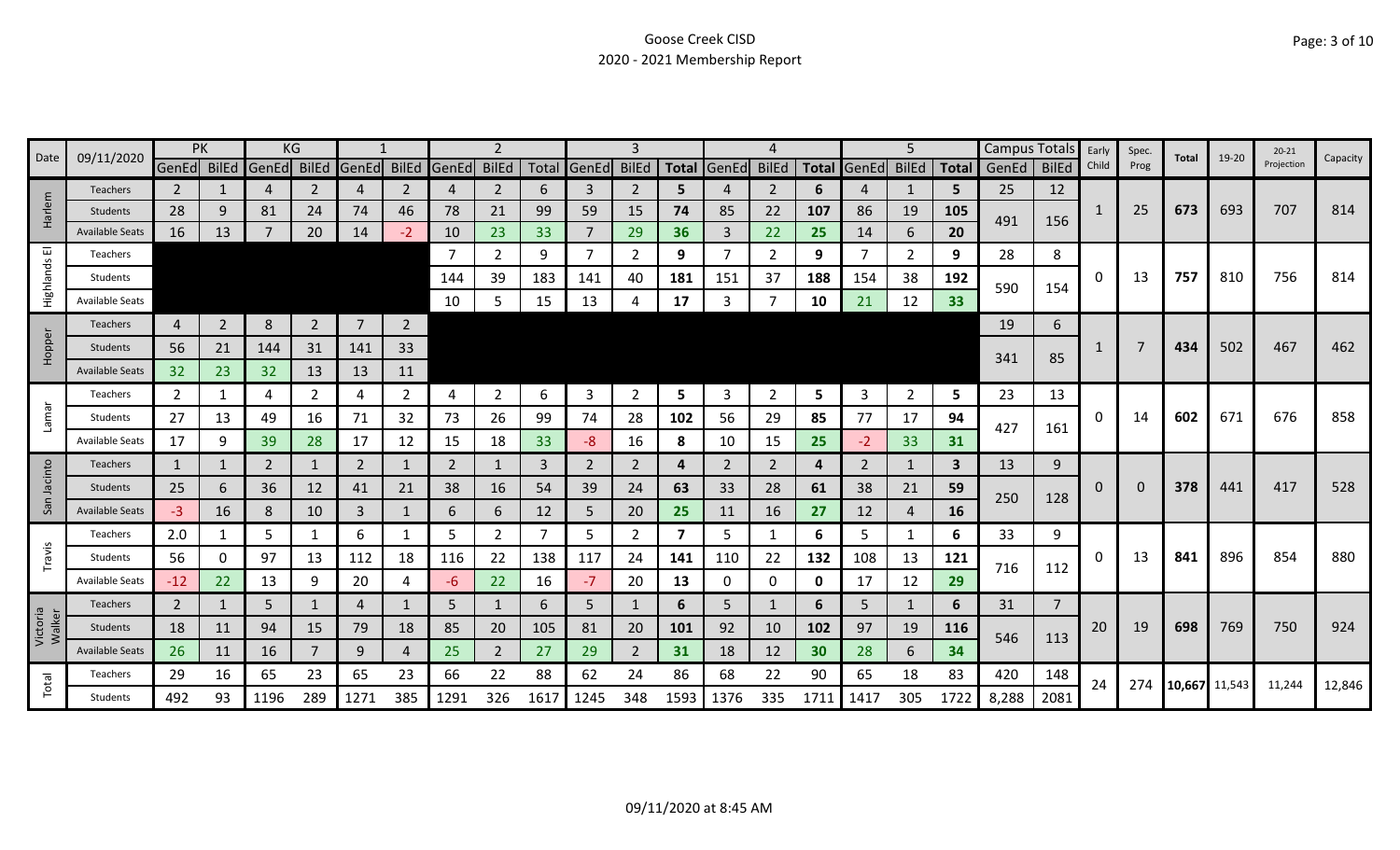| Page: 4 of 10 |  |  |  |
|---------------|--|--|--|
|---------------|--|--|--|

| <b>Campus</b> | $6\phantom{1}$      | $\overline{\mathbf{z}}$ | 8            | 9            | 10               | 11             | 12             |                   |      |        | <b>Campus Totals</b>                  |                 |
|---------------|---------------------|-------------------------|--------------|--------------|------------------|----------------|----------------|-------------------|------|--------|---------------------------------------|-----------------|
|               |                     |                         |              |              |                  |                |                | <b>Enrollment</b> |      |        | Core Ratio   19-20   20-21 Projection | <b>Capacity</b> |
| <b>BJS</b>    | 353                 | 369                     | 315          |              |                  |                |                | 1,037             | 23.6 | 981    | 1,023                                 | 958             |
| CBJ           | 364                 | 350                     | 383          |              |                  |                |                | 1,097             | 25.5 | 1,070  | 1,076                                 | 1,198           |
| GJS           | 407                 | 387                     | 377          |              |                  |                |                | 1,171             | 24.9 | 1,151  | 1,149                                 | 1,164           |
| HMJ           | 353                 | 346                     | 327          |              |                  |                |                | 1,026             | 21.4 | 1,032  | 1,041                                 | 1,176           |
| <b>HJS</b>    | 465                 | 414                     | 421          |              |                  |                |                | 1,300             | 27.1 | 1,207  | 1,267                                 | 1,272           |
| REL           |                     |                         |              | 480          | 483              | 472            | 395            | 1,830             | 25.1 | 1,824  | 1,842                                 | 1,968           |
| <b>RSS</b>    |                     |                         |              | 506          | 535              | 542            | 514            | 2,097             | 24.1 | 2,158  | 2,124                                 | 2,554           |
| GCM           |                     |                         |              | 545          | 530              | 555            | 559            | 2,189             | 27.7 | 2,121  | 2,167                                 | 2,536           |
| PHC           | $\mathbf 0$         | $\mathbf 0$             | $\mathsf 0$  | $\mathbf 0$  | $\mathbf 0$      | $\overline{4}$ | 59             | 63                | 3.7  | 114    | 35                                    |                 |
| Impact        |                     |                         |              | 118          | 101              | 96             | 96             | 411               | 24.2 | 415    | 400                                   |                 |
| Point         | $\mathsf{O}\xspace$ | $\pmb{0}$               | $\mathbf{3}$ | $\mathbf{1}$ | $\boldsymbol{6}$ | 5 <sup>1</sup> | $\overline{3}$ | 18                | 1.6  | 40     | 40                                    |                 |
| <b>SCTHS</b>  |                     |                         |              | 137          | 93               | 66             | 57             | 353               | 29.4 | 239    | 228                                   |                 |
| Total         | 1,942               | 1,866                   | 1,826        | 1,787        | 1,748            | 1,740          | 1,683          | 12,592            |      | 12,352 | 12,392                                |                 |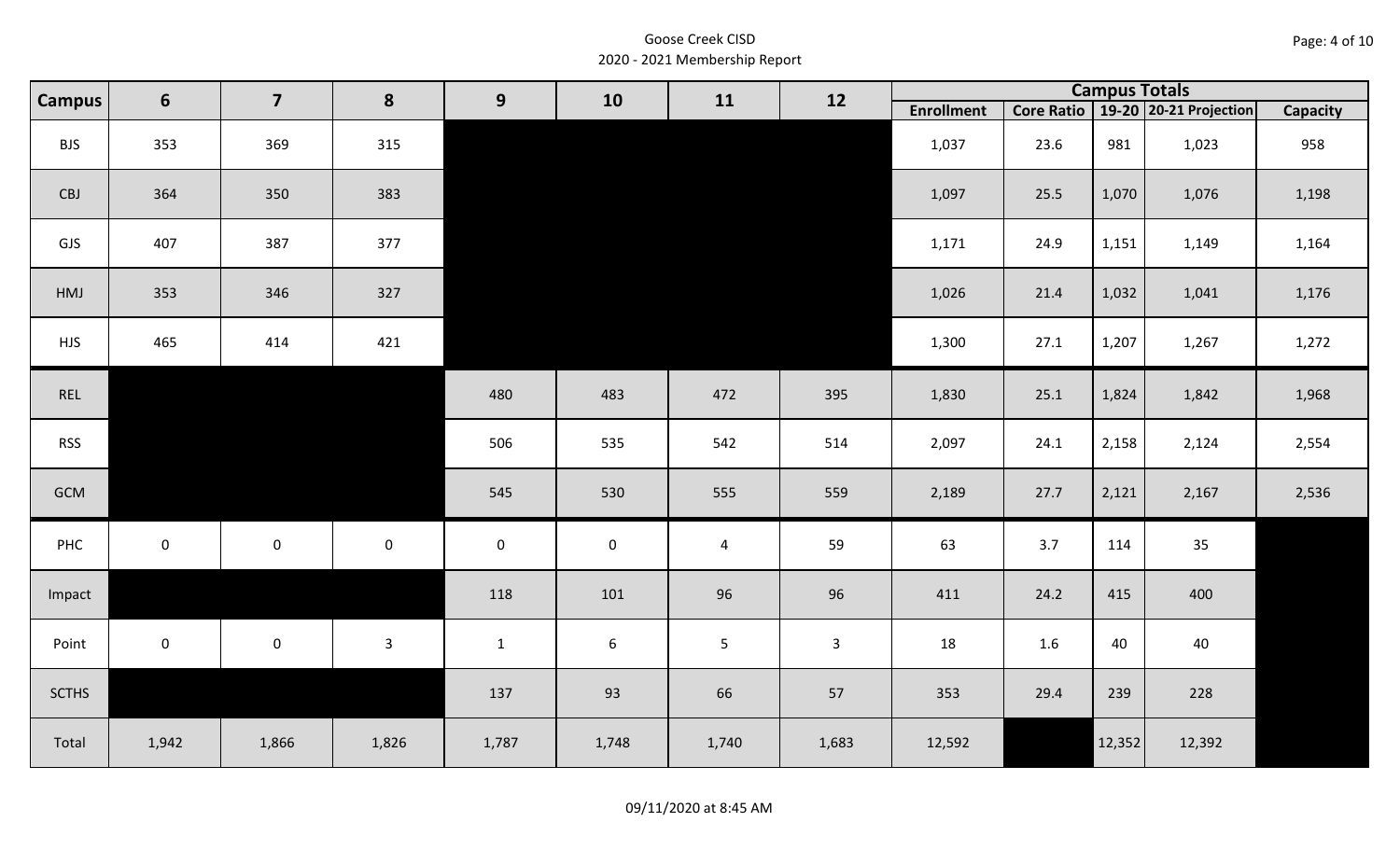|                     | Total           | No Code             | Speech Only         | Mainstream   | Self-Cont<br>50-60% | Self-Cont<br>$>60\%$ | <b>EC SpEd Program</b> | Homebound           |  |
|---------------------|-----------------|---------------------|---------------------|--------------|---------------------|----------------------|------------------------|---------------------|--|
| Alamo               | $\overline{0}$  | $\mathbf 0$         | $\mathbf 0$         | $\pmb{0}$    | $\pmb{0}$           | $\mathbf 0$          | $\mathbf 0$            | $\mathbf 0$         |  |
| Ashbel Smith        | 15              | $\mathbf 0$         | $\mathbf 0$         | $\pmb{0}$    | $\mathbf 0$         | $\mathbf{3}$         | 12                     | $\mathsf 0$         |  |
| Austin              | $\mathbf 0$     | $\mathbf 0$         | $\mathbf 0$         | $\pmb{0}$    | $\pmb{0}$           | $\pmb{0}$            | $\pmb{0}$              | $\mathbf 0$         |  |
| <b>Banuelos</b>     | $\overline{4}$  | $\mathbf{1}$        | $\mathsf{O}\xspace$ | $\pmb{0}$    | $\pmb{0}$           | $1\,$                | $\overline{2}$         | $\mathbf 0$         |  |
| Bowie               | 13              | $2^{\circ}$         | $\mathbf 0$         | $\pmb{0}$    | $\pmb{0}$           | $\mathbf{1}$         | $\boldsymbol{9}$       | $\mathbf{1}$        |  |
| Carver              | $\mathbf 0$     | $\mathsf{O}\xspace$ | $\pmb{0}$           | $\pmb{0}$    | $\mathsf{O}\xspace$ | $\pmb{0}$            | $\pmb{0}$              | $\mathbf 0$         |  |
| Clark               | $6\phantom{.}6$ | $\mathbf 0$         | $\mathbf 0$         | $\pmb{0}$    | $\pmb{0}$           | $\pmb{0}$            | 5                      | $\mathbf{1}$        |  |
| Crockett            | $\mathbf{3}$    | $\mathbf{1}$        | $\mathbf 0$         | $\pmb{0}$    | $\pmb{0}$           | $\pmb{0}$            | $\overline{2}$         | $\mathbf 0$         |  |
| DeZavala            | $\mathbf 0$     | $\mathbf 0$         | $\mathbf 0$         | $\pmb{0}$    | $\pmb{0}$           | $\pmb{0}$            | $\mathbf 0$            | $\mathbf 0$         |  |
| Harlem              | 12              | $\mathbf 0$         | $\mathbf{1}$        | $\pmb{0}$    | $\pmb{0}$           | $\pmb{0}$            | 11                     | $\pmb{0}$           |  |
| <b>Highlands El</b> | $\mathbf 0$     | $\overline{0}$      | $\mathbf 0$         | $\pmb{0}$    | $\pmb{0}$           | $\pmb{0}$            | $\pmb{0}$              | $\mathbf 0$         |  |
| Hopper              | $5\phantom{.}$  | $\mathbf{1}$        | $\mathsf{O}\xspace$ | $\mathbf{1}$ | $\pmb{0}$           | $\pmb{0}$            | $\mathbf{3}$           | $\mathbf 0$         |  |
| Lamar               | $\mathbf 0$     | $\mathbf 0$         | $\mathbf 0$         | $\pmb{0}$    | $\pmb{0}$           | $\pmb{0}$            | $\pmb{0}$              | $\mathbf 0$         |  |
| San Jacinto         | $\mathbf 0$     | $\mathbf 0$         | $\mathsf{O}\xspace$ | $\pmb{0}$    | $\pmb{0}$           | $\pmb{0}$            | $\mathbf 0$            | $\mathsf{O}\xspace$ |  |
| Travis              | 11              | $\overline{4}$      | $\mathbf 0$         | $\pmb{0}$    | $\pmb{0}$           | $\pmb{0}$            | $\overline{7}$         | $\mathbf 0$         |  |
| Victoria Walker     | 21              | $\mathbf{1}$        | 20                  | $\pmb{0}$    | $\pmb{0}$           | $\pmb{0}$            | $\mathsf{O}\xspace$    | $\mathbf 0$         |  |
| District            | 90              | 10                  | 21                  | $\mathbf 1$  | $\pmb{0}$           | 5                    | 51                     | $\overline{2}$      |  |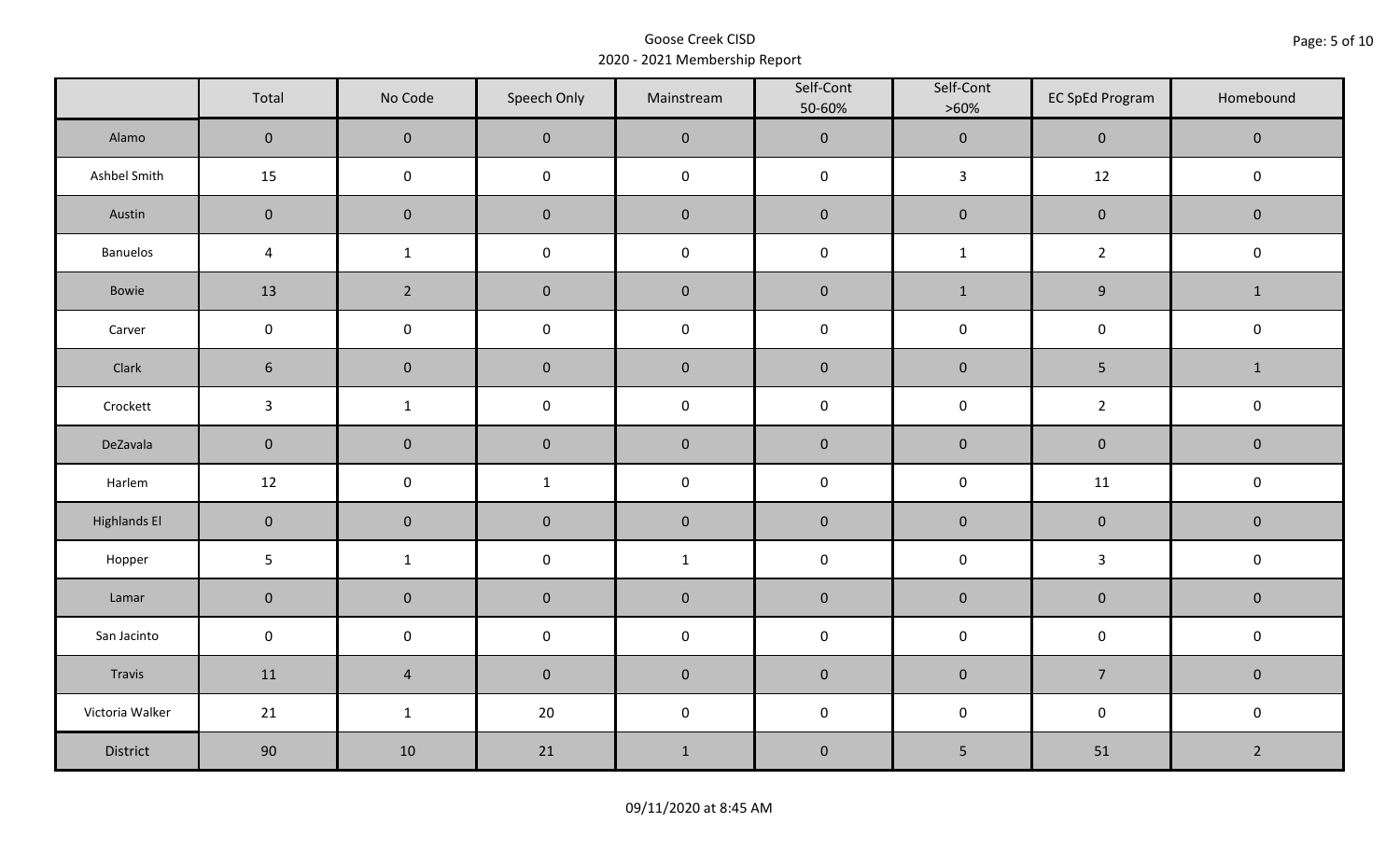| Date               |                    | PK           |             | KG             |                                       | $\mathbf{1}$   |                  | $\overline{2}$ |                    | $\overline{\mathbf{3}}$ |                |                  | $\overline{4}$  |                |                  | $\overline{5}$  |                | <b>Campus Totals</b> |              |                |
|--------------------|--------------------|--------------|-------------|----------------|---------------------------------------|----------------|------------------|----------------|--------------------|-------------------------|----------------|------------------|-----------------|----------------|------------------|-----------------|----------------|----------------------|--------------|----------------|
|                    | Bilingual Bil Gate |              |             |                | Bilingual Bil Gate Bilingual Bil Gate |                | <b>Bilingual</b> |                | Bil Gate Bilingual | <b>Bil Gate</b>         | <b>NAC</b>     | <b>Bilingual</b> | <b>Bil Gate</b> | <b>NAC</b>     | <b>Bilingual</b> | <b>Bil Gate</b> | <b>NAC</b>     | Bilingual Bil Gate   |              | <b>NAC</b>     |
| Alamo              | 10                 | $\mathbf 0$  | 24          | $\mathbf 0$    | 24                                    | $\mathbf 0$    | 23               | $\mathbf{1}$   | 26                 | $2^{\circ}$             | $\overline{7}$ | 32               | $2^{\circ}$     | 11             | 29               | $\mathbf{1}$    | 14             | 168                  | 6            | 32             |
| Ashbel<br>Smith    | $\overline{0}$     | $\mathbf{0}$ | 25          | $\overline{0}$ | 28                                    | $\mathbf 0$    | 29               | $\overline{0}$ | 30                 | $\mathbf{0}$            | 11             | 24               | $\overline{0}$  | 14             | 33               | $\mathbf{0}$    | 32             | 169                  | $\mathbf{0}$ | $\overline{0}$ |
| Austin             | $7\overline{ }$    | $\mathbf 0$  | 29          | $\mathbf 0$    | 28                                    | $\mathbf 0$    | 25               | $\mathbf 0$    | 32                 | $\mathbf 0$             | 14             | 38               | $\mathbf 0$     | 32             | 35               | $\mathbf 0$     | $\mathbf 0$    | 194                  | $\mathbf 0$  | $\mathbf 0$    |
| <b>Banuelos</b>    | 8                  | $\mathbf{0}$ | 23          | $\mathbf{0}$   | 29                                    | $\mathbf 0$    | 18               | $\overline{0}$ | 20                 | $\overline{0}$          | 32             | 17               | $\overline{0}$  | $\overline{0}$ | 13               | $\overline{0}$  | $\overline{0}$ | 128                  | $\mathbf{0}$ | $\overline{0}$ |
| Bowie              | $\mathbf 0$        | $\mathbf 0$  | 21          | $\mathbf 0$    | 23                                    | $\mathbf 0$    | 20               | $\mathbf 0$    | 24                 | $\mathbf 0$             | $\mathbf 0$    | 21               | $\mathbf 0$     | $\mathsf{O}$   | 10               | $\mathbf 0$     | $\mathbf 0$    | 119                  | $\mathbf 0$  | 0              |
| Carver             | $\mathbf 0$        | $\mathbf{0}$ | 23          | $\mathbf{0}$   | 34                                    | $\overline{0}$ | 24               | $\mathbf{0}$   | 26                 | $\overline{0}$          | $\overline{0}$ | 17               | $\overline{0}$  | $\overline{0}$ | 29               | $\overline{0}$  | $\overline{0}$ | 153                  | $\mathbf 0$  | $\mathbf 0$    |
| Clark              | 8                  | $\mathbf 0$  | $\mathbf 0$ | $\mathbf 0$    | $\mathbf 0$                           | $\mathbf 0$    | $\mathbf 0$      | $\mathbf 0$    | 0                  | $\mathsf{O}$            | $\mathbf 0$    | $\mathbf 0$      | $\mathbf 0$     | $\mathsf{O}$   | $\mathbf 0$      | $\mathbf 0$     | $\mathbf 0$    | 8                    | $\mathbf 0$  | $\mathbf 0$    |
| Crockett           | $\overline{0}$     | $\Omega$     | 30          | $\mathbf{0}$   | 21                                    | $\mathbf 0$    | 23               | $\overline{0}$ | 10                 | $\mathbf 0$             | $\mathbf{0}$   | 22               | $\overline{0}$  | $\overline{0}$ | 22               | $\overline{0}$  | $\overline{0}$ | 128                  | $\mathbf{0}$ | $\mathbf{0}$   |
| DeZavala           | $\mathbf 0$        | $\mathbf 0$  | 14          | $\mathbf 0$    | 19                                    | $\mathbf 0$    | 13               | $\mathbf 0$    | 20                 | $\mathbf 0$             | $\mathbf 0$    | 18               | $\mathbf 0$     | $\mathbf 0$    | 11               | $\mathbf{0}$    | $\mathbf 0$    | 95                   | $\mathbf 0$  | 0              |
| Harlem             | 9                  | $\mathbf 0$  | 24          | $\mathbf{0}$   | 45                                    | $\mathbf 0$    | 22               | $\overline{0}$ | 13                 | $\mathbf 0$             | $\mathbf{0}$   | 20               | $\overline{0}$  | $\overline{0}$ | 19               | $\mathbf{0}$    | $\overline{0}$ | 152                  | $\mathbf{0}$ | $\overline{0}$ |
| Highlands<br>E1    |                    |              |             |                |                                       |                | 38               | $\mathbf 0$    | 40                 | $\mathbf 0$             | $\mathbf 0$    | 37               | $\mathbf 0$     | $\mathsf{O}$   | 38               | $\mathbf 0$     | $\mathbf 0$    | 153                  | $\mathbf 0$  | $\mathbf{0}$   |
| Hopper             | 21                 | $\mathbf{0}$ | 31          | $\mathbf 0$    | 35                                    | $\mathbf 0$    |                  |                |                    |                         |                |                  |                 |                |                  |                 |                | 87                   | $\mathbf{0}$ | $\overline{0}$ |
| Lamar              | 13                 | $\mathbf 0$  | 16          | $\mathbf 0$    | 33                                    | $\mathbf 0$    | 25               | $\mathbf 0$    | 25                 | $\mathbf 0$             | $\mathsf{O}$   | 27               | $\mathbf 0$     | $\mathsf{O}$   | 17               | $\mathbf 0$     | $\mathbf 0$    | 156                  | $\mathbf 0$  | 0              |
| San Jacinto        | 6                  | $\mathbf 0$  | 12          | $\mathbf{0}$   | 21                                    | $\mathbf 0$    | 14               | $\overline{0}$ | 21                 | $\mathbf{0}$            | $\overline{0}$ | 27               | $\overline{0}$  | $\mathbf{0}$   | 20               | $\overline{0}$  | $\overline{0}$ | 121                  | $\mathbf 0$  | $\mathbf{0}$   |
| Travis             | $\mathbf 0$        | $\mathbf 0$  | 13          | $\mathbf 0$    | 18                                    | $\mathbf 0$    | 22               | $\mathbf 0$    | 23                 | $\mathbf 0$             | $\mathsf{O}$   | 22               | $\mathbf 0$     | $\mathbf 0$    | 12               | $\mathbf{0}$    | $\mathbf 0$    | 110                  | $\mathbf 0$  | $\mathbf 0$    |
| Victoria<br>Walker | 11                 | $\mathbf{0}$ | 15          | $\mathbf{0}$   | 16                                    | $\mathbf 0$    | 20               | $\overline{0}$ | 21                 | $\overline{0}$          | $\mathbf{0}$   | 11               | $\overline{0}$  | $\overline{0}$ | 19               | $\mathbf{0}$    | $\overline{0}$ | 113                  | $\mathbf{0}$ | $\mathbf{0}$   |
| Total              | 93                 | $\mathbf 0$  | 300         | $\mathsf{O}$   | 374                                   | $\mathsf{O}$   | 316              | $\mathbf{1}$   | 331                | $2^{\circ}$             | 64             | 333              | $\overline{2}$  | 57             | 307              | $\mathbf{1}$    | 46             | 2054                 | 6            | 32             |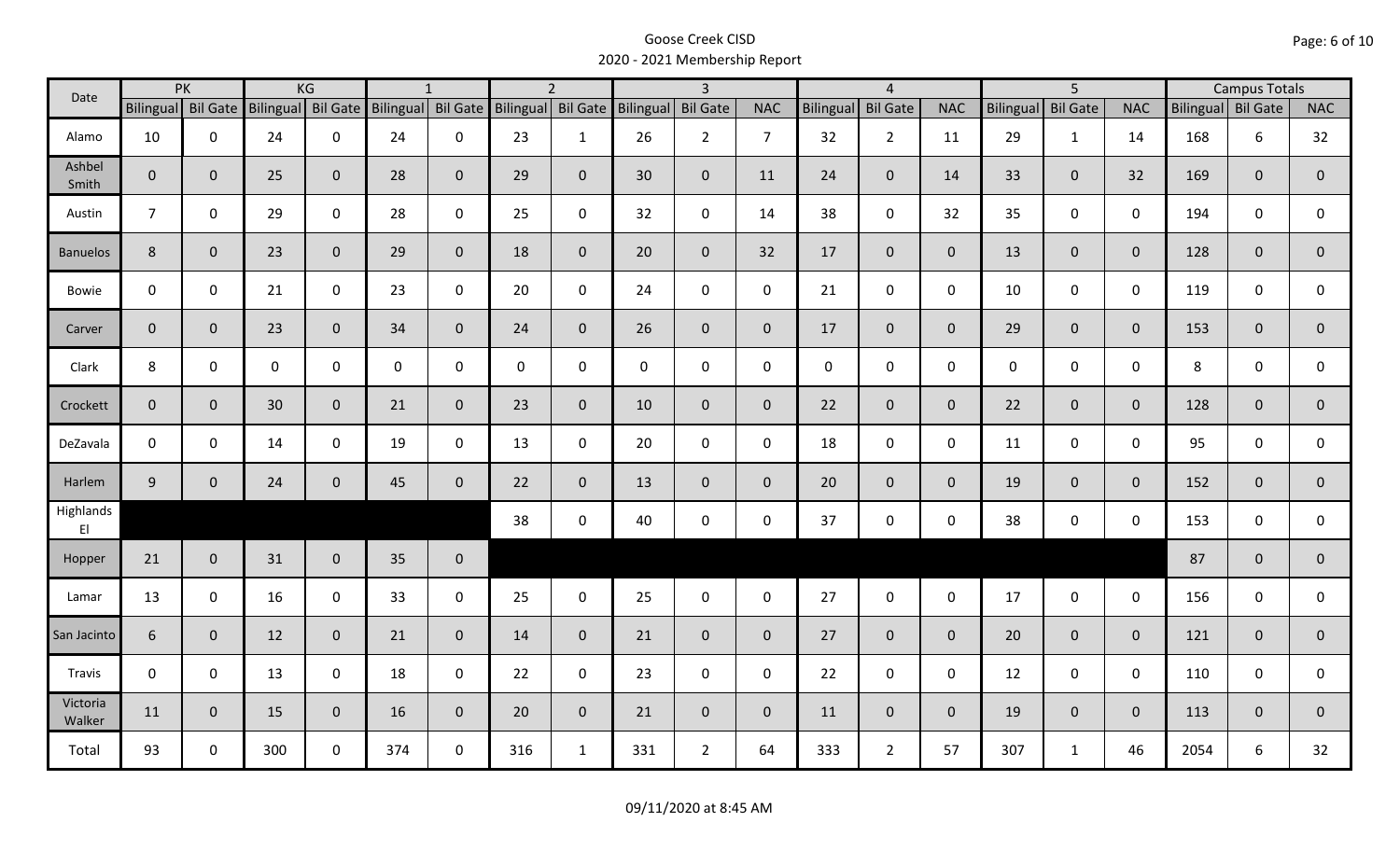| Date                |                | PK                  |                     | KG              |                | $\overline{1}$  |                | $\overline{2}$  |                | $\overline{3}$  |                | $\overline{4}$  |                | $\overline{5}$  |             | <b>Campus Totals</b> |
|---------------------|----------------|---------------------|---------------------|-----------------|----------------|-----------------|----------------|-----------------|----------------|-----------------|----------------|-----------------|----------------|-----------------|-------------|----------------------|
|                     | <b>GATE</b>    | <b>Bil GATE</b>     | <b>GATE</b>         | <b>Bil GATE</b> | <b>GATE</b>    | <b>Bil GATE</b> | <b>GATE</b>    | <b>Bil GATE</b> | <b>GATE</b>    | <b>Bil GATE</b> | <b>GATE</b>    | <b>Bil GATE</b> | <b>GATE</b>    | <b>Bil GATE</b> | <b>GATE</b> | <b>Bil GATE</b>      |
| Alamo               | $\mathbf 0$    | $\mathbf 0$         | $\mathbf 0$         | $\mathbf 0$     | $\mathbf{1}$   | $\mathbf 0$     | 10             | $\mathbf{1}$    | 8              | $2^{\circ}$     | 13             | $\overline{2}$  | 14             | 1               | 46          | 6                    |
| <b>Ashbel Smith</b> | $\mathbf{0}$   | $\mathbf 0$         | $\mathbf 0$         | $\mathbf{0}$    | $\mathbf{1}$   | $\overline{2}$  | 10             | $\mathbf{0}$    | $\overline{7}$ | $\overline{2}$  | 6              | $\overline{2}$  | $2^{\circ}$    | $\overline{3}$  | 26          | $\mathsf 9$          |
| Austin              | $\mathbf 0$    | $\mathbf 0$         | $\mathbf 0$         | $\mathbf 0$     | 9              | $\mathbf{1}$    | 16             | $\overline{3}$  | 12             | $\mathbf{3}$    | 29             | $\mathbf{1}$    | 16             | $\mathbf 0$     | 82          | 8                    |
| <b>Banuelos</b>     | $\overline{0}$ | $\mathbf 0$         | $\mathbf 0$         | $\overline{0}$  | 11             | $\mathbf{1}$    | 16             | $\mathbf{0}$    | 12             | $\overline{4}$  | 17             | $\mathbf{1}$    | 20             | 5               | 76          | 11                   |
| Bowie               | $\mathbf 0$    | $\mathbf 0$         | $\mathsf{O}$        | $\mathbf 0$     | $\mathbf{3}$   | $\mathbf{1}$    | $\overline{4}$ | $\mathbf 0$     | $\mathbf{3}$   | $\mathbf 0$     | 16             | 0               | 9              | $\mathbf 0$     | 35          | $\mathbf{1}$         |
| Carver              | $\overline{0}$ | $\mathbf{0}$        | $\mathbf 0$         | $\mathbf{0}$    | 7 <sup>1</sup> | $\overline{0}$  | $2^{\circ}$    | $\mathbf{0}$    | $\mathbf{1}$   | $\mathbf{1}$    | $5\phantom{.}$ | $\overline{2}$  | $\overline{4}$ | $\mathbf{1}$    | 19          | $\overline{4}$       |
| Clark               | $\mathbf 0$    | $\mathbf 0$         | $\mathbf 0$         | $\mathbf 0$     | 5              | $\mathbf 0$     | 16             | $\mathbf 0$     | 15             | $\mathbf 0$     | 15             | $\mathbf 0$     | 17             | $\mathbf 0$     | 68          | $\mathsf 0$          |
| Crockett            | $\overline{0}$ | $\mathbf 0$         | $\mathbf 0$         | $\mathbf{0}$    | $\overline{4}$ | $\mathbf{1}$    | 11             | $\overline{4}$  | 5 <sub>1</sub> | $\overline{4}$  | $9\,$          | $\mathbf{1}$    | 18             | $\mathbf{1}$    | 47          | 11                   |
| DeZavala            | $\mathbf 0$    | $\mathbf 0$         | $\pmb{0}$           | $\mathbf 0$     | 5              | $\mathbf{1}$    | 5              | $\mathbf 0$     | 3              | $\mathbf{1}$    | 8              | $\mathbf 0$     | $\,8\,$        | $\mathbf{1}$    | 29          | $\mathsf{3}$         |
| Harlem              | $\overline{0}$ | $\mathsf{O}\xspace$ | $\mathbf 0$         | $\mathbf 0$     | $\mathbf{3}$   | $\mathbf 0$     | $2^{\circ}$    | $\mathbf 0$     | $\overline{7}$ | $\overline{2}$  | 11             | $2^{\circ}$     | 11             | $\mathbf 0$     | 34          | $\overline{4}$       |
| Highlands El        |                |                     |                     |                 |                |                 | 11             | $\mathbf{1}$    | 12             | $\mathbf 0$     | 16             | 0               | 13             | $\mathbf 0$     | 52          | $\mathbf{1}$         |
| Hopper              | $\overline{0}$ | $\overline{0}$      | $\mathbf 0$         | $\overline{0}$  | $5\phantom{.}$ | $\bf{0}$        |                |                 |                |                 |                |                 |                |                 | 5           | $\pmb{0}$            |
| Lamar               | $\mathbf 0$    | $\mathbf 0$         | $\mathsf{O}\xspace$ | $\mathbf 0$     | $\overline{4}$ | $\mathbf 0$     | 3              | $\mathbf{1}$    | $\overline{4}$ | $\overline{4}$  | $\overline{3}$ | $2^{\circ}$     | 5 <sup>5</sup> | $\mathbf 0$     | 19          | $\overline{7}$       |
| San Jacinto         | $\mathbf 0$    | $\mathbf{0}$        | $\mathbf 0$         | $\overline{0}$  | $\pmb{0}$      | $\mathbf{1}$    | $\overline{2}$ | $\overline{2}$  | $\overline{4}$ | $\overline{3}$  | $\overline{2}$ | $\mathbf{1}$    | $\overline{3}$ | $\mathbf{1}$    | 11          | $\,8\,$              |
| Travis              | $\mathbf 0$    | $\mathbf 0$         | $\mathsf{O}\xspace$ | $\mathbf 0$     | 5              | $\mathbf 0$     | $\overline{7}$ | $\mathbf 0$     | 12             | $\mathbf{1}$    | 13             | $\mathbf{1}$    | 17             | $\mathbf{1}$    | 54          | $\mathsf{3}$         |
| Victoria<br>Walker  | $\overline{0}$ | $\overline{0}$      | $\mathbf 0$         | $\overline{0}$  | $\overline{4}$ | $\overline{2}$  | 12             | $\overline{3}$  | 14             | $\overline{0}$  | 15             | $\overline{0}$  | 17             | $\overline{0}$  | 62          | 5                    |
| Total               | $\mathbf 0$    | $\mathbf 0$         | $\mathbf 0$         | $\mathbf 0$     | 67             | 10              | 127            | 15              | 119            | 27              | 178            | 15              | 174            | 14              | 665         | 81                   |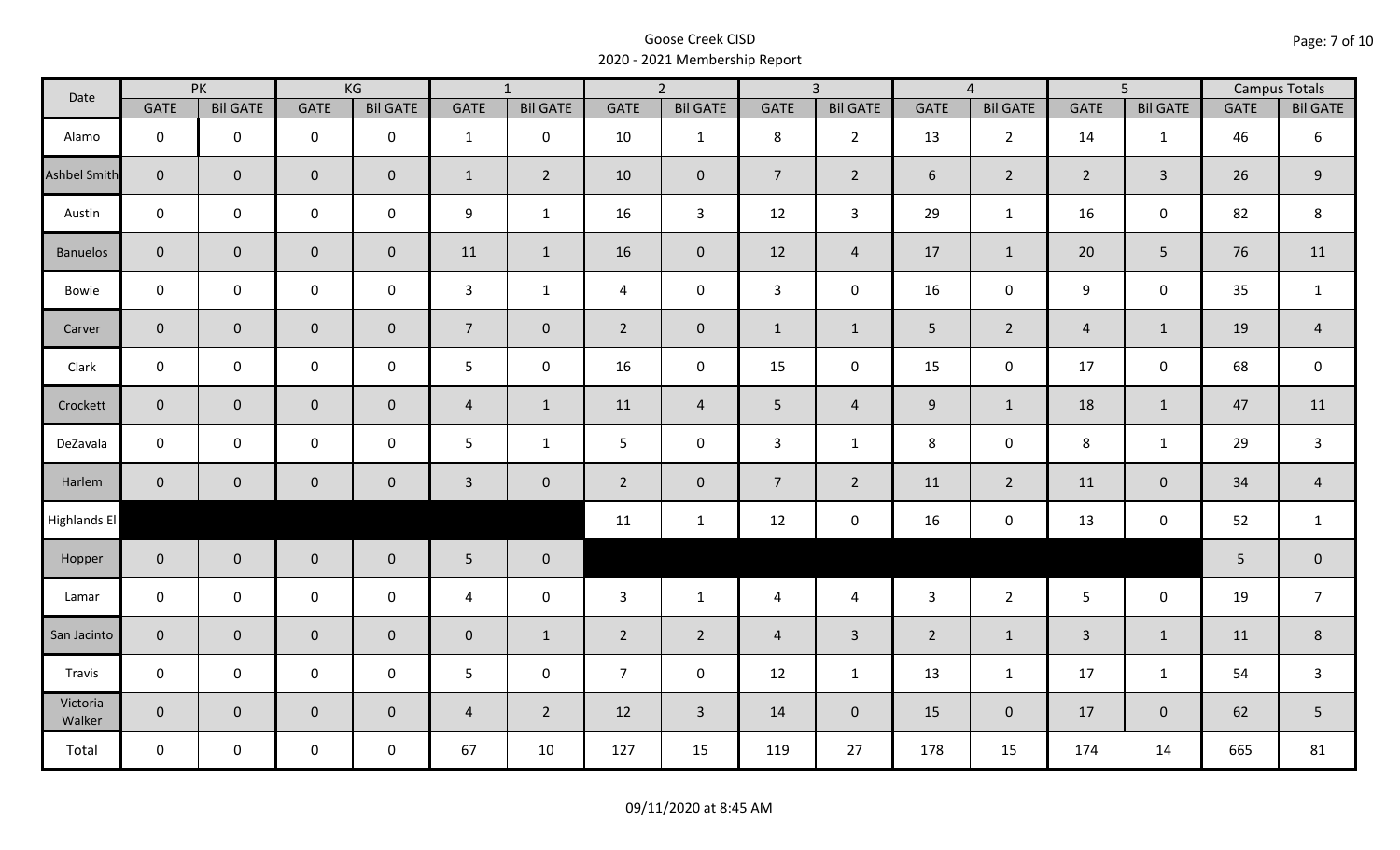|                     | Speech Only    | Inclusion       | Resource <21%  | Resource<br>21-50% | Self-Cont<br>50-60% | Self-Cont<br>$>60\%$ | <b>EC SpEd Program</b> | Homebound      |
|---------------------|----------------|-----------------|----------------|--------------------|---------------------|----------------------|------------------------|----------------|
|                     | $\mathbf 0$    | 40              | 41             | 42                 | 43                  | 44                   | 45                     | $\mathbf{1}$   |
| Alamo               | 10             | $\overline{7}$  | 20             | $\overline{3}$     | $\mathbf{1}$        | 15                   | $\pmb{0}$              | $\mathbf 0$    |
| Ashbel Smith        | 20             | 6               | 10             | $10\,$             | $\overline{2}$      | 16                   | 18                     | 0              |
| Austin              | 31             | $6\phantom{1}6$ | 42             | $\mathbf{1}$       | $\mathbf{1}$        | 10                   | $\pmb{0}$              | $\overline{0}$ |
| <b>Banuelos</b>     | 35             | 5               | 25             | $\,8\,$            | $\pmb{0}$           | $\boldsymbol{6}$     | $\mathsf{3}$           | 0              |
| <b>Bowie</b>        | 22             | 13              | 32             | $\overline{7}$     | $\pmb{0}$           | 17                   | 11                     | $\overline{2}$ |
| Carver              | 24             | 6               | 21             | $\overline{2}$     | $\pmb{0}$           | 11                   | 5                      | $\mathbf{1}$   |
| Clark               | 32             | $\overline{4}$  | 24             | $\overline{3}$     | $\overline{3}$      | 21                   | 5                      | $1\,$          |
| Crockett            | 30             | 15              | 10             | $\mathbf{1}$       | $\pmb{0}$           | 8                    | 3                      | 0              |
| DeZavala            | 21             | 16              | 16             | $\sqrt{4}$         | $\pmb{0}$           | $\overline{2}$       | $\pmb{0}$              | $\overline{0}$ |
| Harlem              | 22             | $\overline{4}$  | 35             | $\mathbf 1$        | $\pmb{0}$           | 14                   | 11                     | 0              |
| <b>Highlands El</b> | 22             | 19              | 35             | $\,$ 8 $\,$        | $\pmb{0}$           | 12                   | $\mathbf{1}$           | $\overline{0}$ |
| Hopper              | 15             | 6               | $\overline{3}$ | $\overline{2}$     | $\mathbf{1}$        | $\overline{3}$       | $\overline{a}$         | 0              |
| Lamar               | 14             | $6\,$           | 18             | $\overline{2}$     | $\pmb{0}$           | 14                   | $\pmb{0}$              | $\mathbf 0$    |
| San Jacinto         | 12             | $\overline{2}$  | 20             | $\mathbf{1}$       | $\pmb{0}$           | $\pmb{0}$            | $\mathbf 0$            | 0              |
| Travis              | 29             | $\overline{4}$  | 19             | $6\,$              | $\pmb{0}$           | $\sqrt{6}$           | $\overline{7}$         | $\mathbf 0$    |
| Victoria Walker     | 52             | $\overline{7}$  | 11             | $\boldsymbol{6}$   | $\pmb{0}$           | 19                   | $\pmb{0}$              | 0              |
| <b>BJS</b>          | 6              | 62              | 13             | 15                 | 26                  | $\overline{2}$       | $\pmb{0}$              | $\mathbf{1}$   |
| CBJ                 | 5              | 61              | 15             | 18                 | 19                  | 27                   | $\pmb{0}$              | 0              |
| GJS                 | 5              | 63              | 11             | 23                 | 23                  | 20                   | $\mathbf 0$            | $\mathbf{1}$   |
| HMJ                 | 5              | 49              | 23             | 33                 | $\overline{3}$      | 18                   | $\pmb{0}$              | 0              |
| <b>HJS</b>          | $\overline{3}$ | 42              | 24             | 18                 | 20                  | 23                   | $\pmb{0}$              | 3              |
| <b>REL</b>          | $\mathbf{1}$   | 107             | 44             | 57                 | $\boldsymbol{6}$    | 38                   | $\pmb{0}$              | $\mathbf{1}$   |
| <b>RSS</b>          | $\overline{2}$ | 100             | 30             | 39                 | $\sqrt{6}$          | 53                   | $\pmb{0}$              | $\mathbf{0}$   |
| GCM                 | $\pmb{0}$      | 120             | 33             | 49                 | $\boldsymbol{6}$    | 28                   | $\pmb{0}$              | $\overline{3}$ |
| Impact              | $\mathbf{1}$   | $\overline{7}$  | $\mathbf{0}$   | $\mathbf 0$        | $\pmb{0}$           | $\pmb{0}$            | $\mathbf 0$            | $\overline{0}$ |
| <b>Stuart CTHS</b>  | $\mathsf 0$    | 37              | $\pmb{0}$      | $\pmb{0}$          | $\overline{3}$      | $\pmb{0}$            | $\pmb{0}$              | 0              |
| PHC                 | $\mathbf 0$    | 5               | $1\,$          | $\pmb{0}$          | $\pmb{0}$           | $\pmb{0}$            | $\pmb{0}$              | $\pmb{0}$      |
| Point               | $\mathbf 0$    | $\mathbf 0$     | $\mathbf 0$    | $\boldsymbol{0}$   | $\pmb{0}$           | $\mathbf 0$          | $\mathbf 0$            | 0              |
| Elementary          | 391            | 126             | 341            | 65                 | $8\phantom{1}$      | 174                  | 68                     | $\overline{4}$ |
| Secondary           | 28             | 653             | 194            | 252                | 112                 | 209                  | $\mathbf 0$            | 9              |
| <b>District</b>     | 419            | 779             | 535            | 317                | 120                 | 383                  | 68                     | 13             |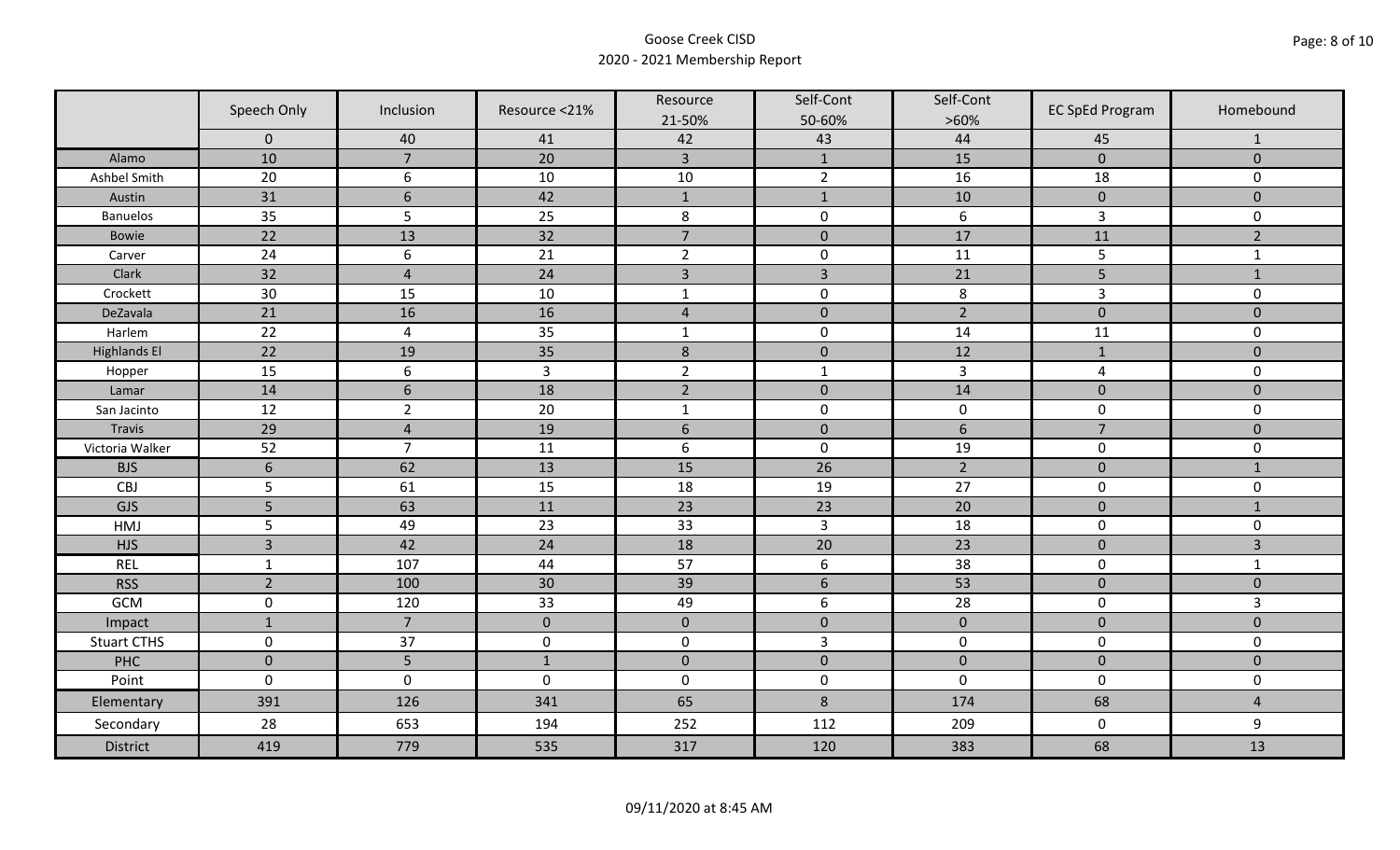|                     | At-Risk | SpEd           | GT             | LEP            | Migrant                 | Econ Dis       | Dyslexia       | 504          |
|---------------------|---------|----------------|----------------|----------------|-------------------------|----------------|----------------|--------------|
| Alamo               | 376     | 56             | 52             | 198            | $\mathbf{1}$            | 33             | 16             | 28           |
| Ashbel Smith        | 386     | 82             | 35             | 212            | $\overline{2}$          | 39             | $\overline{7}$ | 12           |
| Austin              | 388     | 91             | 90             | 228            | 9                       | 36             | 19             | 45           |
| <b>Banuelos</b>     | 387     | 84             | 87             | 172            | $\mathbf 1$             | 44             | 15             | 35           |
| Bowie               | 434     | 106            | 36             | 137            | $\overline{\mathbf{4}}$ | 35             | 9              | 26           |
| Carver              | 340     | 70             | 23             | 178            | $6\phantom{1}$          | 21             | 11             | 26           |
| Clark               | 277     | 94             | 68             | 55             | $\mathbf 1$             | 28             | 21             | 45           |
| Crockett            | 305     | 68             | 58             | 182            | $\bf 8$                 | 15             | 19             | 31           |
| DeZavala            | 347     | 61             | 32             | 127            | $\overline{4}$          | 27             | 10             | 23           |
| Harlem              | 380     | 87             | 38             | 167            | $\overline{4}$          | 21             | 14             | 28           |
| <b>Highlands El</b> | 349     | 97             | 53             | 179            | $\mathsf{O}$            | 26             | 33             | 74           |
| Hopper              | 202     | 34             | 5 <sub>5</sub> | 109            | $\mathbf 0$             | 51             | $\overline{4}$ | 17           |
| Lamar               | 422     | 55             | 26             | 184            | $\overline{\mathbf{4}}$ | 17             | 25             | 37           |
| San Jacinto         | 234     | 35             | 19             | 147            | $\mathbf 0$             | 26             | 10             | 21           |
| Travis              | 396     | 71             | 57             | 145            | $\overline{2}$          | 38             | 14             | 28           |
| Victoria Walker     | 351     | 95             | 67             | 172            | $\overline{3}$          | 25             | 21             | 39           |
| <b>BJS</b>          | 492     | 130            | 68             | 183            | 5                       | 31             | 66             | 109          |
| CBJ                 | 563     | 148            | 108            | 167            | $\sqrt{6}$              | 26             | 52             | 108          |
| GJS                 | 510     | 147            | 134            | 130            | 6                       | 33             | 78             | 134          |
| <b>HMJ</b>          | 604     | 134            | 64             | 243            | 13                      | 20             | 67             | 99           |
| <b>HJS</b>          | 533     | 136            | 142            | 147            | 9                       | 33             | 64             | 127          |
| <b>REL</b>          | 848     | 261            | 96             | 255            | 16                      | 39             | 110            | 194          |
| <b>RSS</b>          | 803     | 233            | 218            | 213            | 13                      | 39             | 105            | 231          |
| <b>GCM</b>          | 1174    | 244            | 205            | 217            | 15                      | 41             | 94             | 210          |
| Impact              | 114     | 8              | 73             | 8              | $\overline{3}$          | 6              | $\overline{9}$ | 18           |
| <b>Stuart CTHS</b>  | 177     | 40             | 18             | 47             | $\overline{4}$          | 6              | 28             | 53           |
| PHC                 | 56      | 6              | $\mathbf{1}$   | $\overline{2}$ | $\mathbf 0$             | $\mathbf{1}$   | $\overline{4}$ | 10           |
| Point               | 17      | $\overline{3}$ | $\mathbf{1}$   | $\overline{4}$ | $\mathbf{0}$            | $\overline{3}$ | $\mathbf{1}$   | $\mathbf{1}$ |
| Elementary          | 5574    | 1186           | 746            | 2592           | 49                      | 482            | 248            | 515          |
| Secondary           | 5891    | 1490           | 1128           | 1616           | 90                      | 278            | 678            | 1294         |
| District            | 11465   | 2676           | 1874           | 4208           | 139                     | 760            | 926            | 1809         |